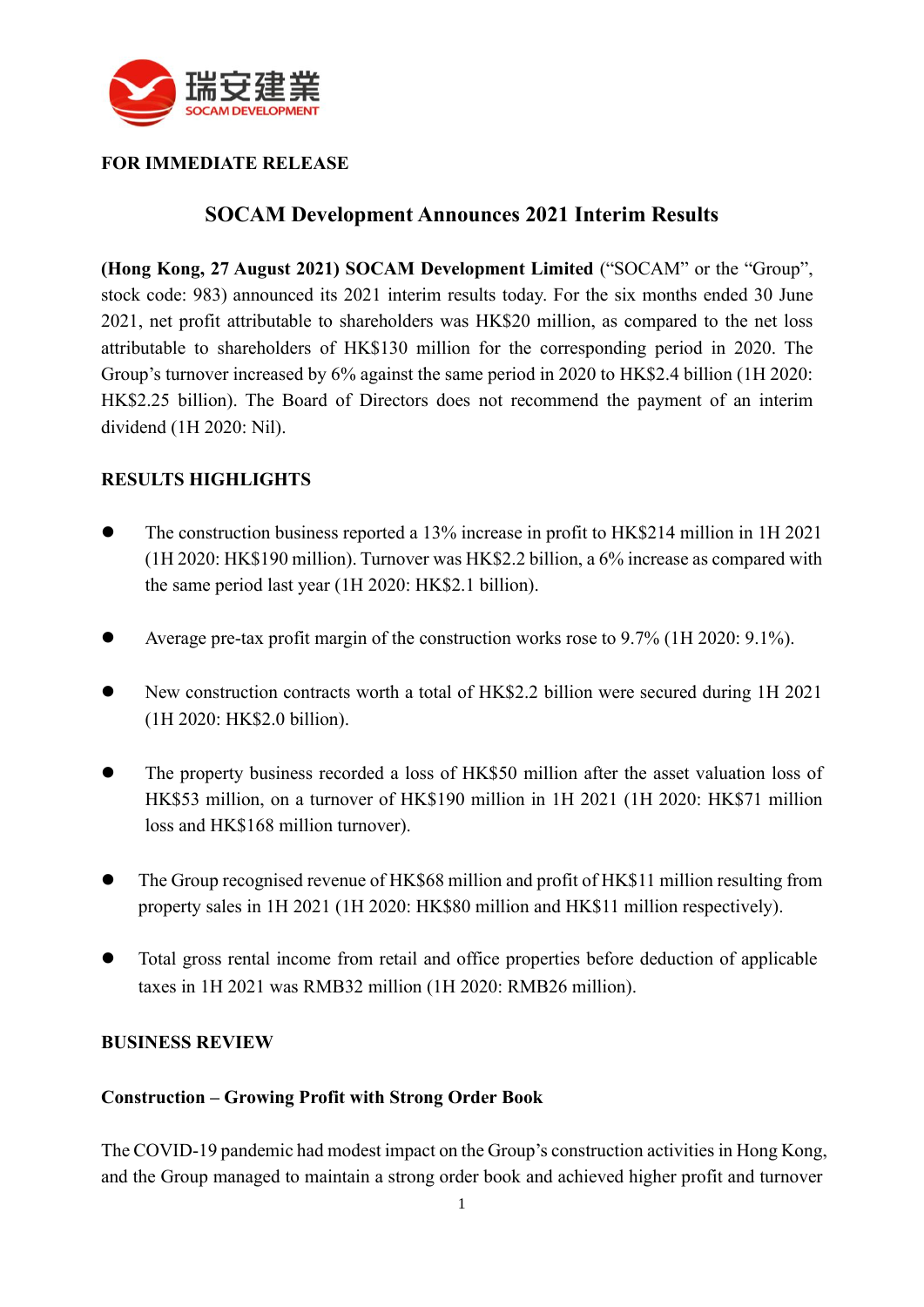

during this interim period. Gross value of contracts on hand was HK\$22.5 billion as at 30 June 2021, with contracts to be completed of HK\$16.1 billion (31 December 2020: HK\$23.7 billion and HK\$16.2 billion respectively). Major new contracts secured included a construction contract of a public housing development at Anderson Road Quarry Site and a 3-year term contract for minor works on buildings and lands and other properties for the Architectural Services Department.

The Group continues to place utmost importance on technological advancement, and has expanded the use of new technology to raise operational efficiency and reduce cost. We have also embarked on the provision of smart facility management services to selected clients, in a move to seek greater works diversification and capture the growing opportunities in the facility management market.

Our interior fitting-out arm remains very active in the highly competitive fit-out and refurbishment markets in Hong Kong and Macau. In the first half of 2021, it secured a total of 21 new contracts with an aggregate value of HK\$381 million primarily in the commercial and institutional sectors in Hong Kong, and maintained a healthy order book.

#### **Property – Gradual Recovery from COVID-19**

Although the property business recorded a negative contribution in the first half of the year, the rental income and occupancy rates of the Group's shopping malls in the Mainland showed encouraging improvement, as the country's daily routines have generally resumed after the pandemic. The total gross rental income before deduction of applicable taxes from the Group's retail and office properties increased by 22% to RMB32 million in the first six months of 2021, from RMB26 million for the corresponding period in 2020.

Most of our four shopping malls and the Chengdu Centropolitan office recorded increases in occupancy rates during the period. As at 30 June 2021, the occupancy rates of the Chengdu Centropolitan mall, Chongqing Creative Concepts Center, Shenyang Tiandi and Tianjin Veneto Phase 1 were 77%, 84%, 92% and 73% respectively (31 December 2020: 88%, 82%, 88% and 72% respectively). The office tower in Chengdu was 98% let, compared with 90% as at 31 December 2020.

Property sales remained limited, as the inventory was running low. The property sales revenue recognised in the first half of 2021 amounted to HK\$68 million (1H 2020: HK\$80 million), which were mainly contributed by the Tianjin Veneto Phase 2 and Nanjing Scenic Villa projects.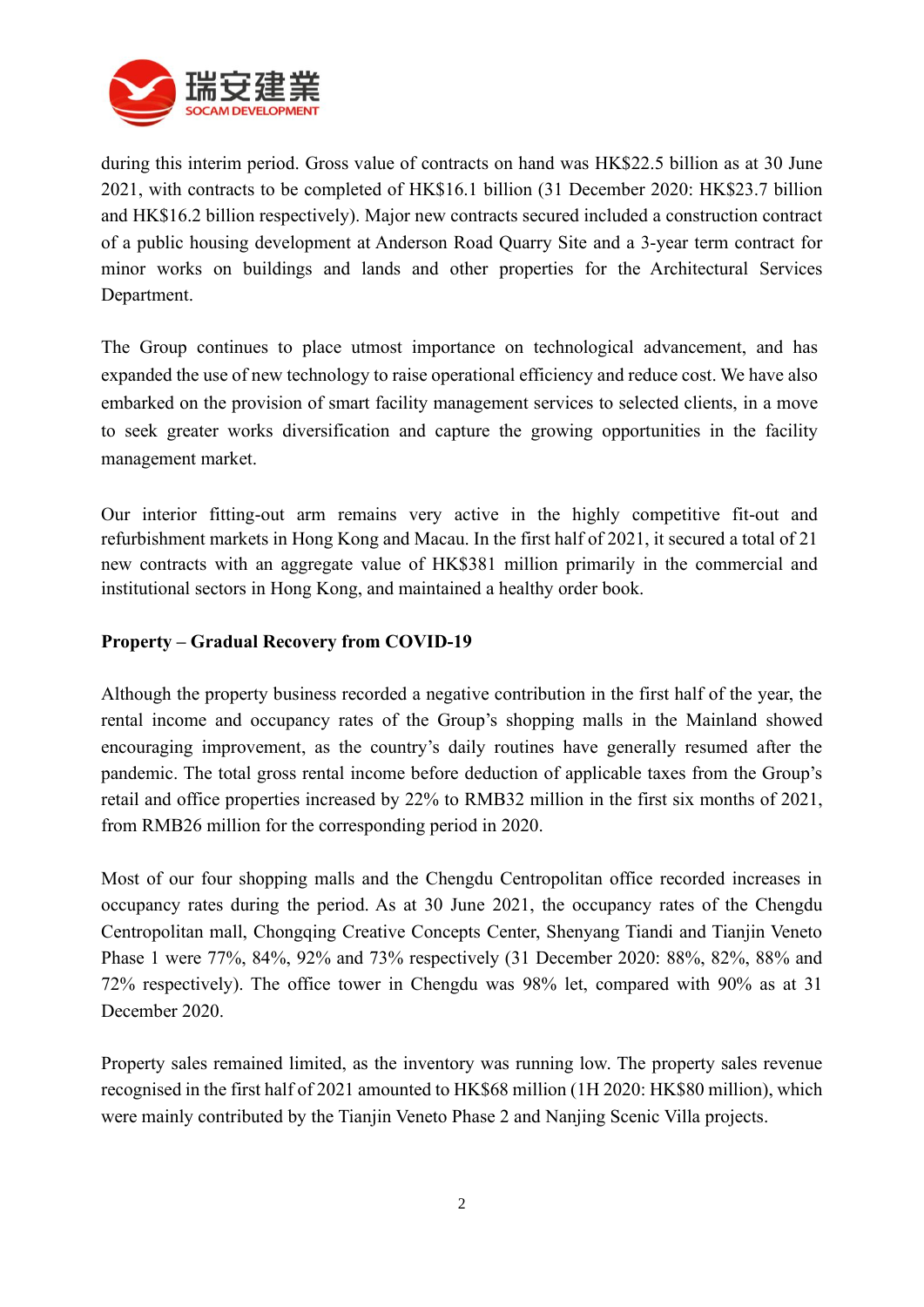

## **OUTLOOK**

China economy has recovered swiftly from the second quarter of 2020, returning to the prepandemic growth path. In Hong Kong, business sentiment is expected to improve further amid receding epidemic situation, stabilised social conditions and tranquility with the National Security Law in place, and improved operating environment.

SOCAM has been sharpening our focus on the booming public sector construction in Hong Kong, as we believe our construction business will usher in a tide of opportunities in the coming years. By adopting innovative new technologies in design and construction processes, increasing digitalisation of our operations, and implementing various initiatives to expand and develop our construction workforce, we strive to strengthen business sustainability and enhance our competitiveness. We will also continue to adopt a prudent strategy, and at the same time, remain alert to acquisition and disposal opportunities to create value for shareholders.

|                                              | 2021           | 2020           |
|----------------------------------------------|----------------|----------------|
|                                              | (HK\$ million) | (HK\$ million) |
| Construction                                 | 214            | 190            |
| <b>Property</b>                              |                |                |
| Profit from property sales                   | 11             | 11             |
| Net rental income                            | 14             | 1              |
| Fair value changes on investment properties, |                |                |
| net of deferred tax provision                | (53)           | (38)           |
| Disposal of interest in Dalian Tiandi        | 3              | 3              |
| Hong Kong property management                | 5              | 5              |
| Net operating expenses                       | (30)           | (53)           |
|                                              | (50)           | (71)           |
|                                              |                |                |
| <b>Net finance costs</b>                     |                |                |
| Senior notes                                 | (44)           | (74)           |
| Bank and other borrowings                    | (28)           | (21)           |
| Net foreign exchange gains (losses)          | 29             | (44)           |
| Corporate overheads and others               | (33)           | (36)           |
| Release of cumulative exchange gains upon    | 21             |                |
| deregistration of foreign subsidiaries       |                |                |
| <b>Taxation</b>                              | (44)           | (40)           |
| <b>Non-controlling interests</b>             | (45)           | (34)           |
| <b>Total</b>                                 | 20             | (130)          |

#### **Summary of Financial Results for the Six Months Ended 30 June**